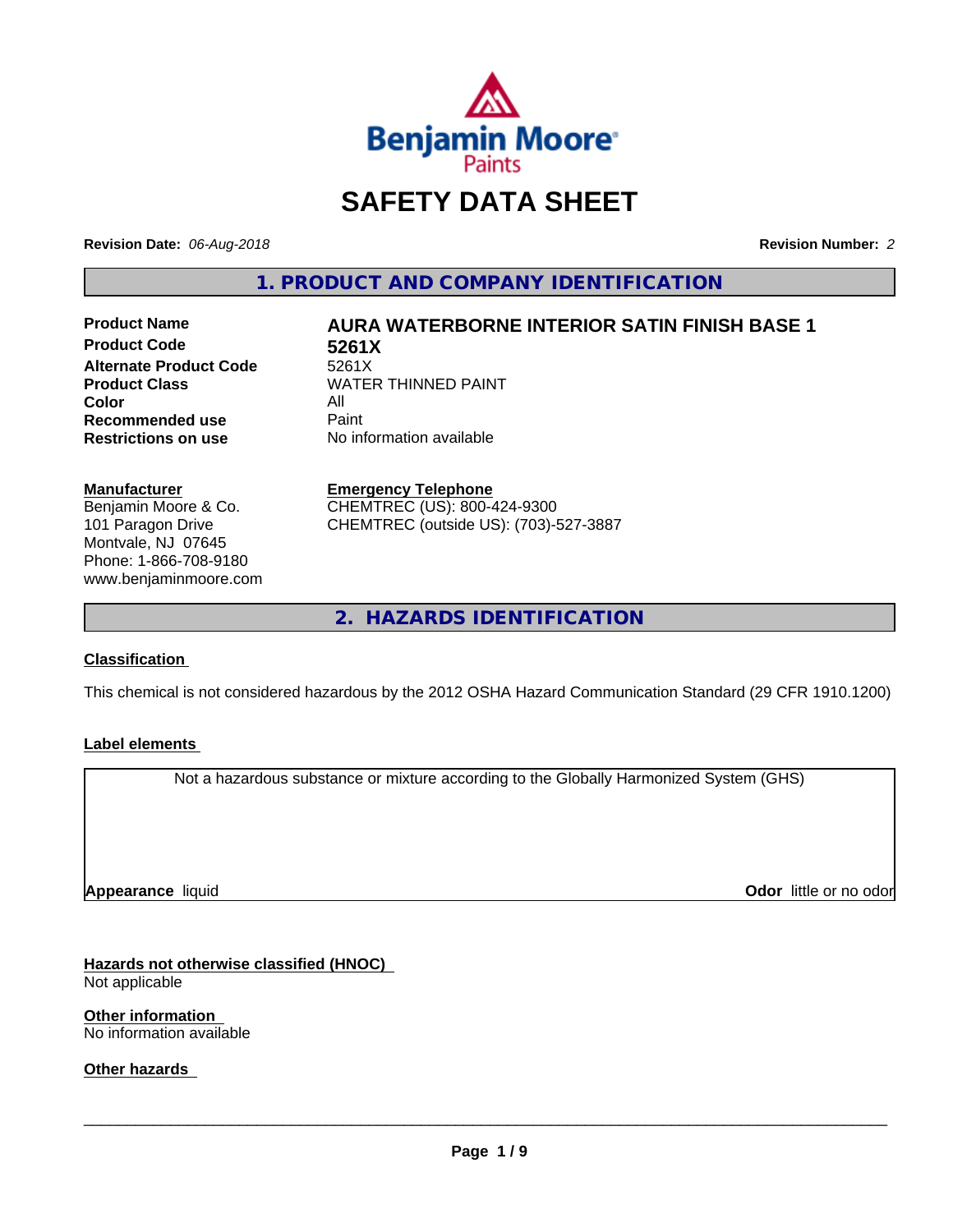May cause allergic skin reaction

# **3. COMPOSITION INFORMATION ON COMPONENTS**

\_\_\_\_\_\_\_\_\_\_\_\_\_\_\_\_\_\_\_\_\_\_\_\_\_\_\_\_\_\_\_\_\_\_\_\_\_\_\_\_\_\_\_\_\_\_\_\_\_\_\_\_\_\_\_\_\_\_\_\_\_\_\_\_\_\_\_\_\_\_\_\_\_\_\_\_\_\_\_\_\_\_\_\_\_\_\_\_\_\_\_\_\_

| <b>Chemical name</b>            | CAS No.    | Weight-% |
|---------------------------------|------------|----------|
| Titanium dioxide                | 13463-67-7 | 25       |
| Kaolin                          | 1332-58-7  |          |
| Silica, amorphous               | 7631-86-9  |          |
| Hexanedioic acid, dihydrazide   | 1071-93-8  | 0.5      |
| Sodium C14-C16 olefin sulfonate | 68439-57-6 | 0.5      |

|                                                  | 4. FIRST AID MEASURES                                                                                    |
|--------------------------------------------------|----------------------------------------------------------------------------------------------------------|
| <b>General Advice</b>                            | No hazards which require special first aid measures.                                                     |
| <b>Eye Contact</b>                               | Rinse thoroughly with plenty of water for at least 15 minutes and consult a<br>physician.                |
| <b>Skin Contact</b>                              | Wash off immediately with soap and plenty of water while removing all<br>contaminated clothes and shoes. |
| <b>Inhalation</b>                                | Move to fresh air. If symptoms persist, call a physician.                                                |
| Ingestion                                        | Clean mouth with water and afterwards drink plenty of water. Consult a physician<br>if necessary.        |
| <b>Most Important</b><br><b>Symptoms/Effects</b> | May cause allergic skin reaction.                                                                        |
| <b>Notes To Physician</b>                        | Treat symptomatically.                                                                                   |
|                                                  |                                                                                                          |

**5. FIRE-FIGHTING MEASURES**

| Use extinguishing measures that are appropriate to local<br>circumstances and the surrounding environment.                                   |
|----------------------------------------------------------------------------------------------------------------------------------------------|
| As in any fire, wear self-contained breathing apparatus<br>pressure-demand, MSHA/NIOSH (approved or equivalent)<br>and full protective gear. |
| Closed containers may rupture if exposed to fire or<br>extreme heat.                                                                         |
| No.                                                                                                                                          |
| No.                                                                                                                                          |
| Not applicable<br>Not applicable<br>Not applicable                                                                                           |
|                                                                                                                                              |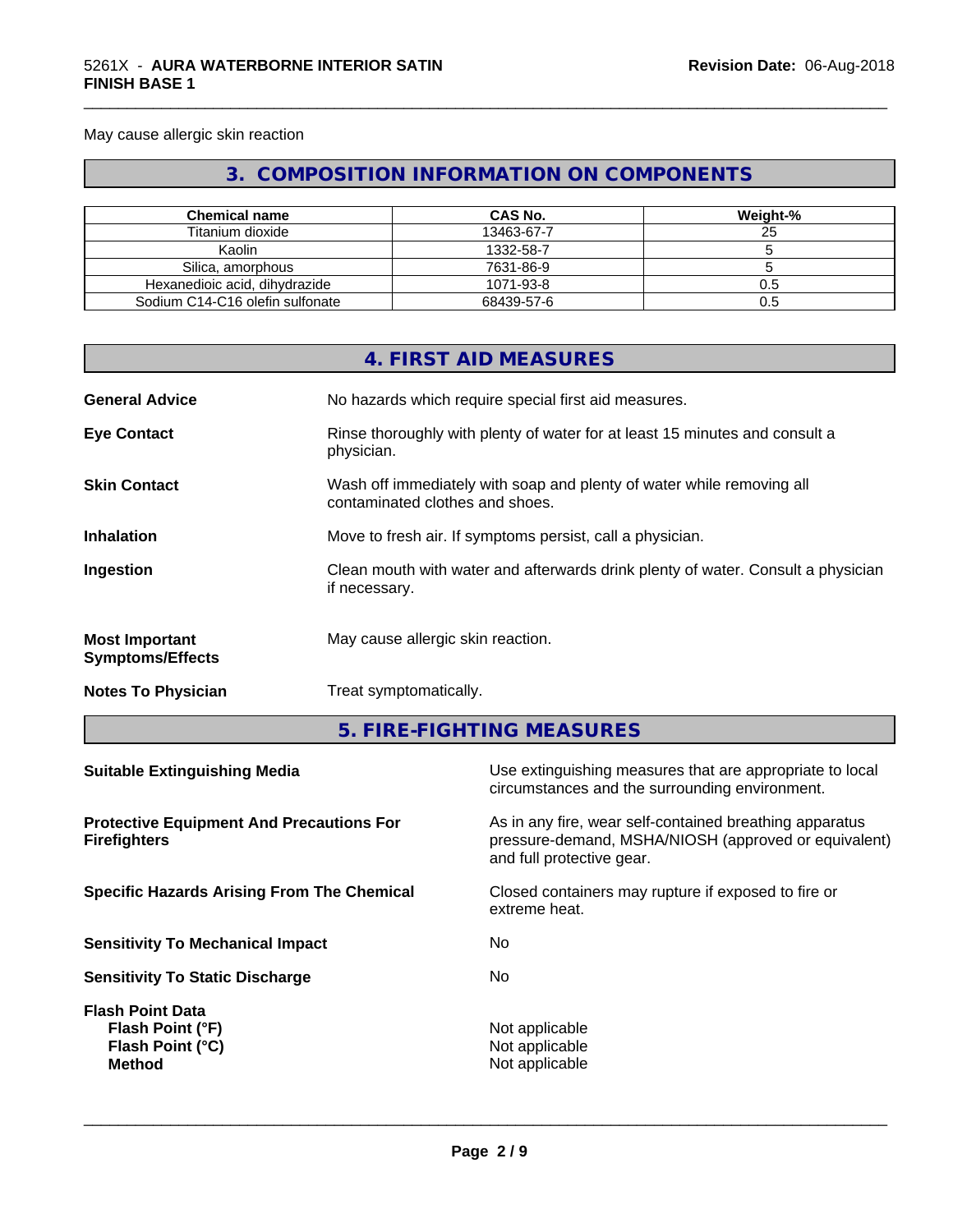## **Flammability Limits In Air**

**Lower flammability limit:** Not applicable **Upper flammability limit:** Not applicable

\_\_\_\_\_\_\_\_\_\_\_\_\_\_\_\_\_\_\_\_\_\_\_\_\_\_\_\_\_\_\_\_\_\_\_\_\_\_\_\_\_\_\_\_\_\_\_\_\_\_\_\_\_\_\_\_\_\_\_\_\_\_\_\_\_\_\_\_\_\_\_\_\_\_\_\_\_\_\_\_\_\_\_\_\_\_\_\_\_\_\_\_\_

**NFPA Health:** 1 **Flammability:** 0 **Instability:** 0 **Special:** Not Applicable

### **NFPA Legend**

- 0 Not Hazardous
- 1 Slightly
- 2 Moderate
- 3 High
- 4 Severe

*The ratings assigned are only suggested ratings, the contractor/employer has ultimate responsibilities for NFPA ratings where this system is used.*

*Additional information regarding the NFPA rating system is available from the National Fire Protection Agency (NFPA) at www.nfpa.org.*

# **6. ACCIDENTAL RELEASE MEASURES**

| <b>Personal Precautions</b>      | Avoid contact with skin, eyes and clothing. Ensure adequate ventilation.                                                                                                         |  |
|----------------------------------|----------------------------------------------------------------------------------------------------------------------------------------------------------------------------------|--|
| <b>Other Information</b>         | Prevent further leakage or spillage if safe to do so.                                                                                                                            |  |
| <b>Environmental precautions</b> | See Section 12 for additional Ecological Information.                                                                                                                            |  |
| <b>Methods for Cleaning Up</b>   | Soak up with inert absorbent material. Sweep up and shovel into suitable<br>containers for disposal.                                                                             |  |
|                                  | 7. HANDLING AND STORAGE                                                                                                                                                          |  |
| <b>Handling</b>                  | Avoid contact with skin, eyes and clothing. Avoid breathing vapors, spray mists or<br>sanding dust. In case of insufficient ventilation, wear suitable respiratory<br>equipment. |  |
| <b>Storage</b>                   | Keep container tightly closed. Keep out of the reach of children.                                                                                                                |  |
|                                  |                                                                                                                                                                                  |  |

**Incompatible Materials** No information available

**8. EXPOSURE CONTROLS/PERSONAL PROTECTION**

# **Exposure Limits**

| <b>Chemical name</b> | <b>ACGIH TLV</b>         | <b>OSHA PEL</b>                                        |
|----------------------|--------------------------|--------------------------------------------------------|
| Titanium dioxide     | 10 mg/m $3$ - TWA        | 15 mg/m $3$ - TWA                                      |
| Kaolin               | $2 \text{ mg/m}^3$ - TWA | 15 mg/m <sup>3</sup> - TWA<br>$5 \text{ mg/m}^3$ - TWA |
| Silica, amorphous    | N/E                      | 20 mppcf - TWA                                         |

# **Legend**

ACGIH - American Conference of Governmental Industrial Hygienists Exposure Limits OSHA - Occupational Safety & Health Administration Exposure Limits N/E - Not Established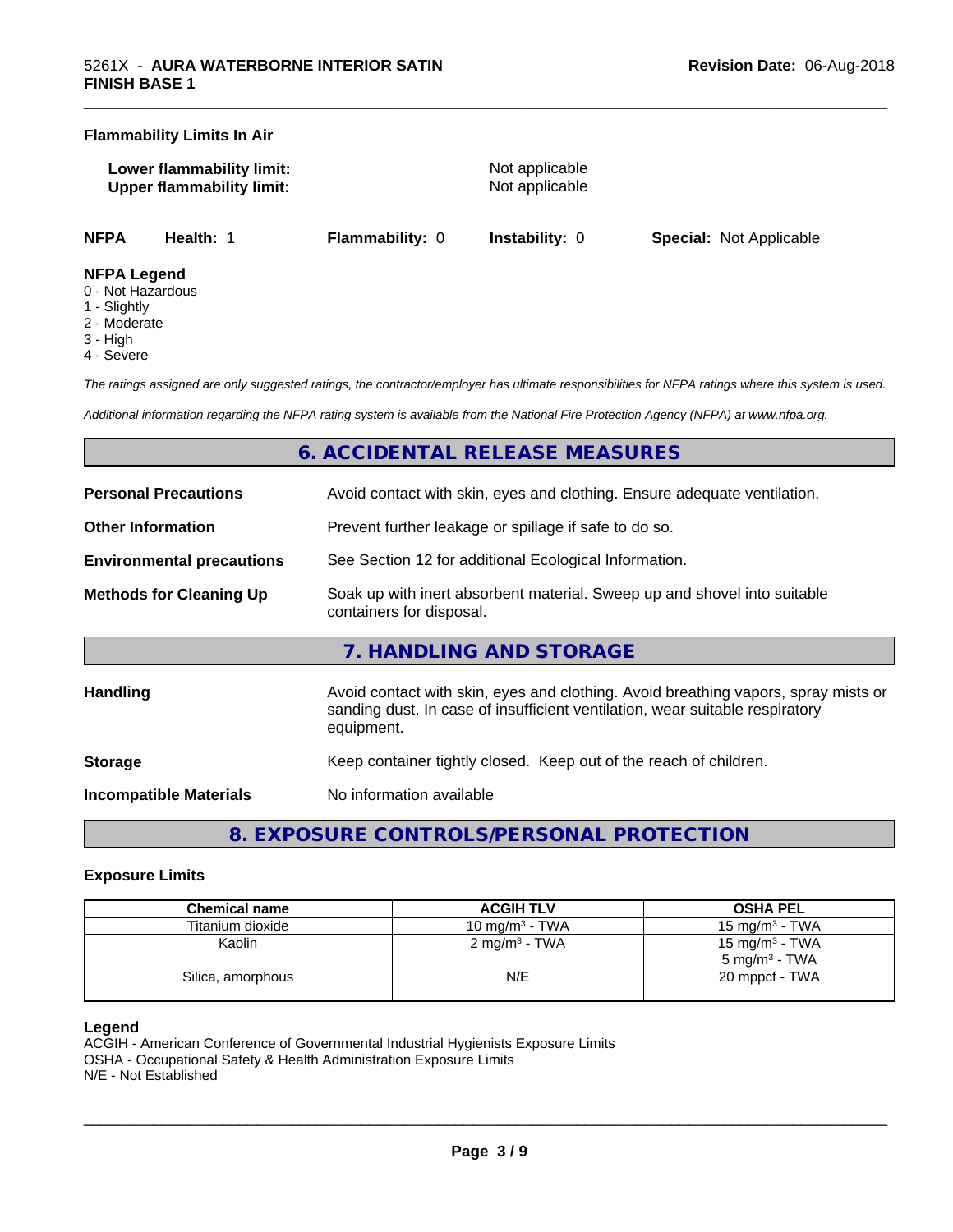| <b>Engineering Measures</b>          | Ensure adequate ventilation, especially in confined areas.               |  |  |
|--------------------------------------|--------------------------------------------------------------------------|--|--|
| <b>Personal Protective Equipment</b> |                                                                          |  |  |
| <b>Eye/Face Protection</b>           | Safety glasses with side-shields.                                        |  |  |
| <b>Skin Protection</b>               | Protective gloves and impervious clothing.                               |  |  |
| <b>Respiratory Protection</b>        | In case of insufficient ventilation wear suitable respiratory equipment. |  |  |
| <b>Hygiene Measures</b>              | Avoid contact with skin, eyes and clothing. Remove and wash contaminated |  |  |

clothing before re-use. Wash thoroughly after handling.

\_\_\_\_\_\_\_\_\_\_\_\_\_\_\_\_\_\_\_\_\_\_\_\_\_\_\_\_\_\_\_\_\_\_\_\_\_\_\_\_\_\_\_\_\_\_\_\_\_\_\_\_\_\_\_\_\_\_\_\_\_\_\_\_\_\_\_\_\_\_\_\_\_\_\_\_\_\_\_\_\_\_\_\_\_\_\_\_\_\_\_\_\_

# **9. PHYSICAL AND CHEMICAL PROPERTIES**

| Appearance                           | liquid                   |
|--------------------------------------|--------------------------|
| Odor                                 | little or no odor        |
| <b>Odor Threshold</b>                | No information available |
| Density (Ibs/gal)                    | $10.8 - 11.2$            |
| <b>Specific Gravity</b>              | $1.29 - 1.34$            |
| рH                                   | No information available |
| <b>Viscosity (cps)</b>               | No information available |
| Solubility(ies)                      | No information available |
| <b>Water solubility</b>              | No information available |
| <b>Evaporation Rate</b>              | No information available |
| Vapor pressure @20 °C (kPa)          | No information available |
| Vapor density                        | No information available |
| Wt. % Solids                         | $50 - 60$                |
| Vol. % Solids                        | $35 - 45$                |
| Wt. % Volatiles                      | $40 - 50$                |
| Vol. % Volatiles                     | $55 - 65$                |
| <b>VOC Regulatory Limit (g/L)</b>    | 0                        |
| <b>Boiling Point (°F)</b>            | 212                      |
| <b>Boiling Point (°C)</b>            | 100                      |
| <b>Freezing Point (°F)</b>           | 32                       |
| <b>Freezing Point (°C)</b>           | 0                        |
| Flash Point (°F)                     | Not applicable           |
| Flash Point (°C)                     | Not applicable           |
| <b>Method</b>                        | Not applicable           |
| <b>Flammability (solid, gas)</b>     | Not applicable           |
| <b>Upper flammability limit:</b>     | Not applicable           |
| Lower flammability limit:            | Not applicable           |
| <b>Autoignition Temperature (°F)</b> | No information available |
| <b>Autoignition Temperature (°C)</b> | No information available |
| Decomposition Temperature (°F)       | No information available |
| Decomposition Temperature (°C)       | No information available |
| <b>Partition coefficient</b>         | No information available |

# **10. STABILITY AND REACTIVITY**

**Reactivity Not Applicable** Not Applicable

**Chemical Stability Chemical Stability** Stable under normal conditions.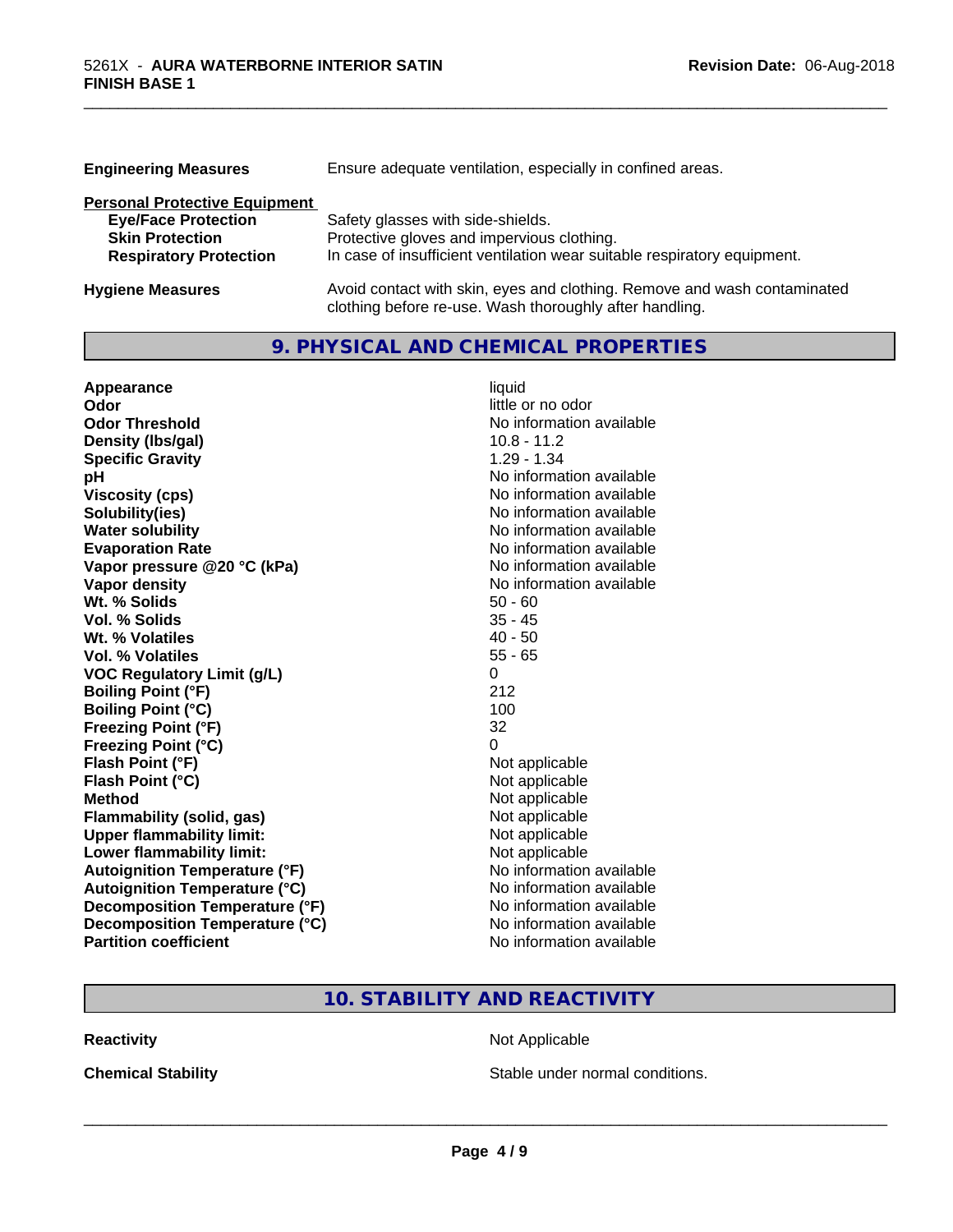| <b>Conditions to avoid</b>                                                   |                                            | Prevent from freezing.                                                                     |
|------------------------------------------------------------------------------|--------------------------------------------|--------------------------------------------------------------------------------------------|
| <b>Incompatible Materials</b>                                                |                                            | No materials to be especially mentioned.                                                   |
| <b>Hazardous Decomposition Products</b>                                      |                                            | None under normal use.                                                                     |
| Possibility of hazardous reactions                                           |                                            | None under normal conditions of use.                                                       |
|                                                                              |                                            | 11. TOXICOLOGICAL INFORMATION                                                              |
|                                                                              |                                            |                                                                                            |
| <b>Product Information</b>                                                   |                                            |                                                                                            |
| Information on likely routes of exposure                                     |                                            |                                                                                            |
| <b>Principal Routes of Exposure</b>                                          | Eye contact, skin contact and inhalation.  |                                                                                            |
| <b>Acute Toxicity</b>                                                        |                                            |                                                                                            |
| <b>Product Information</b>                                                   | No information available                   |                                                                                            |
| Symptoms related to the physical, chemical and toxicological characteristics |                                            |                                                                                            |
|                                                                              | No information available                   |                                                                                            |
| <b>Symptoms</b>                                                              |                                            |                                                                                            |
|                                                                              |                                            | Delayed and immediate effects as well as chronic effects from short and long-term exposure |
| Eye contact                                                                  | May cause slight irritation.               |                                                                                            |
| <b>Skin contact</b>                                                          |                                            | Substance may cause slight skin irritation. Prolonged or repeated contact may dry          |
|                                                                              | skin and cause irritation.                 |                                                                                            |
| <b>Inhalation</b>                                                            | May cause irritation of respiratory tract. |                                                                                            |
| Ingestion                                                                    |                                            | Ingestion may cause gastrointestinal irritation, nausea, vomiting and diarrhea.            |
| <b>Sensitization</b>                                                         | May cause an allergic skin reaction        |                                                                                            |
| <b>Neurological Effects</b>                                                  | No information available.                  |                                                                                            |
| <b>Mutagenic Effects</b>                                                     | No information available.                  |                                                                                            |
| <b>Reproductive Effects</b>                                                  | No information available.                  |                                                                                            |
| <b>Developmental Effects</b>                                                 | No information available.                  |                                                                                            |
| <b>Target organ effects</b>                                                  | No information available.                  |                                                                                            |
| <b>STOT - single exposure</b>                                                | No information available.                  |                                                                                            |
| <b>STOT - repeated exposure</b>                                              | No information available.                  |                                                                                            |
| Other adverse effects                                                        | No information available.                  |                                                                                            |
| <b>Aspiration Hazard</b>                                                     | No information available                   |                                                                                            |
| <b>Numerical measures of toxicity</b>                                        |                                            |                                                                                            |
| The following values are calculated based on chapter 3.1 of the GHS document |                                            |                                                                                            |
| <b>ATEmix (oral)</b>                                                         | 26574 mg/kg                                |                                                                                            |
| <b>ATEmix (dermal)</b>                                                       | 178396                                     |                                                                                            |
| <b>Component Information</b>                                                 |                                            |                                                                                            |
| Titanium dioxide                                                             |                                            |                                                                                            |
| LD50 Oral: > 10000 mg/kg (Rat)                                               |                                            |                                                                                            |
| Kaolin                                                                       |                                            |                                                                                            |
|                                                                              |                                            |                                                                                            |
|                                                                              |                                            |                                                                                            |

\_\_\_\_\_\_\_\_\_\_\_\_\_\_\_\_\_\_\_\_\_\_\_\_\_\_\_\_\_\_\_\_\_\_\_\_\_\_\_\_\_\_\_\_\_\_\_\_\_\_\_\_\_\_\_\_\_\_\_\_\_\_\_\_\_\_\_\_\_\_\_\_\_\_\_\_\_\_\_\_\_\_\_\_\_\_\_\_\_\_\_\_\_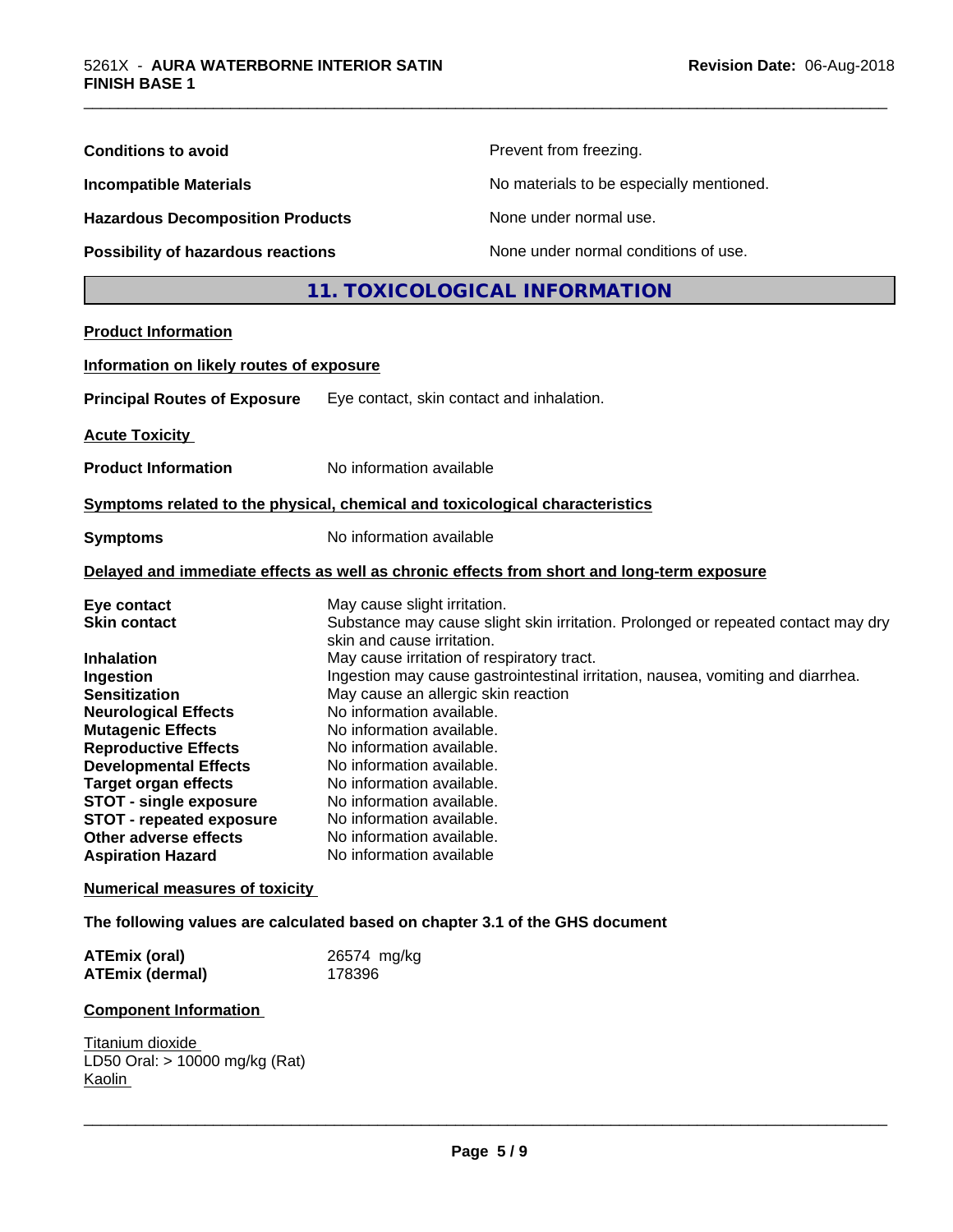LD50 Oral: > 5000 mg/kg (Rat) Silica, amorphous LD50 Oral: > 5000 mg/kg (Rat) LD50 Dermal: 2,000 mg/kg (Rabbit) LC50 Inhalation (Dust): > 2 mg/L

# **Carcinogenicity**

*The information below indicateswhether each agency has listed any ingredient as a carcinogen:.*

| Chemical<br>name                 | <b>IARC</b>                      | <b>NTP</b> | ດເ⊔າ<br>JJNF |
|----------------------------------|----------------------------------|------------|--------------|
|                                  | . .<br>2B<br>: Human<br>Possible |            | Listed       |
| .<br>, dioxide<br><b>itanium</b> | Carcinoɑen                       |            |              |

\_\_\_\_\_\_\_\_\_\_\_\_\_\_\_\_\_\_\_\_\_\_\_\_\_\_\_\_\_\_\_\_\_\_\_\_\_\_\_\_\_\_\_\_\_\_\_\_\_\_\_\_\_\_\_\_\_\_\_\_\_\_\_\_\_\_\_\_\_\_\_\_\_\_\_\_\_\_\_\_\_\_\_\_\_\_\_\_\_\_\_\_\_

• Although IARC has classified titanium dioxide as possibly carcinogenic to humans (2B), their summary concludes: "No significant exposure to titanium dioxide is thought to occur during the use of products in which titanium dioxide is bound to other materials, such as paint."

### **Legend**

IARC - International Agency for Research on Cancer NTP - National Toxicity Program OSHA - Occupational Safety & Health Administration

**12. ECOLOGICAL INFORMATION**

# **Ecotoxicity Effects**

The environmental impact of this product has not been fully investigated.

# **Product Information**

# **Acute Toxicity to Fish**

No information available

# **Acute Toxicity to Aquatic Invertebrates**

No information available

#### **Acute Toxicity to Aquatic Plants**

No information available

#### **Persistence / Degradability**

No information available.

# **Bioaccumulation**

No information available.

# **Mobility in Environmental Media**

No information available.

#### **Ozone**

No information available

# **Component Information**

**Acute Toxicity to Fish**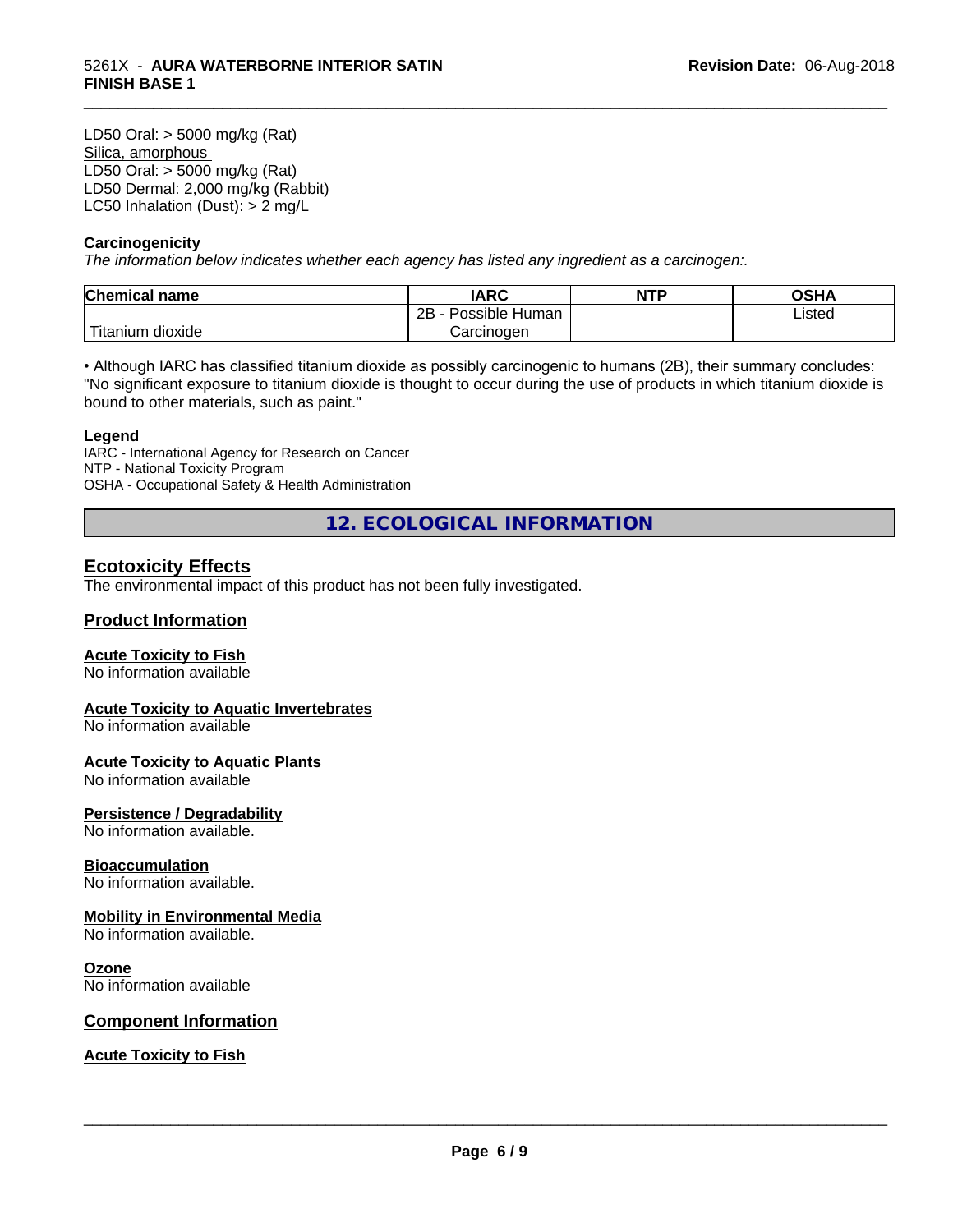#### Titanium dioxide

 $LC50:$  > 1000 mg/L (Fathead Minnow - 96 hr.)

# **Acute Toxicity to Aquatic Invertebrates**

No information available

# **Acute Toxicity to Aquatic Plants**

No information available

|                              | 13. DISPOSAL CONSIDERATIONS                                                                                                                                                                                               |
|------------------------------|---------------------------------------------------------------------------------------------------------------------------------------------------------------------------------------------------------------------------|
| <b>Waste Disposal Method</b> | Dispose of in accordance with federal, state, and local regulations. Local<br>requirements may vary, consult your sanitation department or state-designated<br>environmental protection agency for more disposal options. |
|                              | 14. TRANSPORT INFORMATION                                                                                                                                                                                                 |
| <b>DOT</b>                   | Not regulated                                                                                                                                                                                                             |
| <b>ICAO / IATA</b>           | Not regulated                                                                                                                                                                                                             |
| <b>IMDG / IMO</b>            | Not regulated                                                                                                                                                                                                             |
|                              | <b>15. REGULATORY INFORMATION</b>                                                                                                                                                                                         |

\_\_\_\_\_\_\_\_\_\_\_\_\_\_\_\_\_\_\_\_\_\_\_\_\_\_\_\_\_\_\_\_\_\_\_\_\_\_\_\_\_\_\_\_\_\_\_\_\_\_\_\_\_\_\_\_\_\_\_\_\_\_\_\_\_\_\_\_\_\_\_\_\_\_\_\_\_\_\_\_\_\_\_\_\_\_\_\_\_\_\_\_\_

# **International Inventories**

| <b>TSCA: United States</b> | Yes - All components are listed or exempt. |  |
|----------------------------|--------------------------------------------|--|
| <b>DSL: Canada</b>         | No - Not all of the components are listed. |  |
|                            | One or more component is listed on NDSL.   |  |

# **Federal Regulations**

# **SARA 311/312 hazardous categorization**

| Acute health hazard               | Nο |  |
|-----------------------------------|----|--|
| Chronic Health Hazard             | Nο |  |
| Fire hazard                       | Nο |  |
| Sudden release of pressure hazard | Nο |  |
| Reactive Hazard                   | N٥ |  |

# **SARA 313**

Section 313 of Title III of the Superfund Amendments and Reauthorization Act of 1986 (SARA). This product contains a chemical or chemicals which are subject to the reporting requirements of the Act and Title 40 of the Code of Federal Regulations, Part 372:

*None*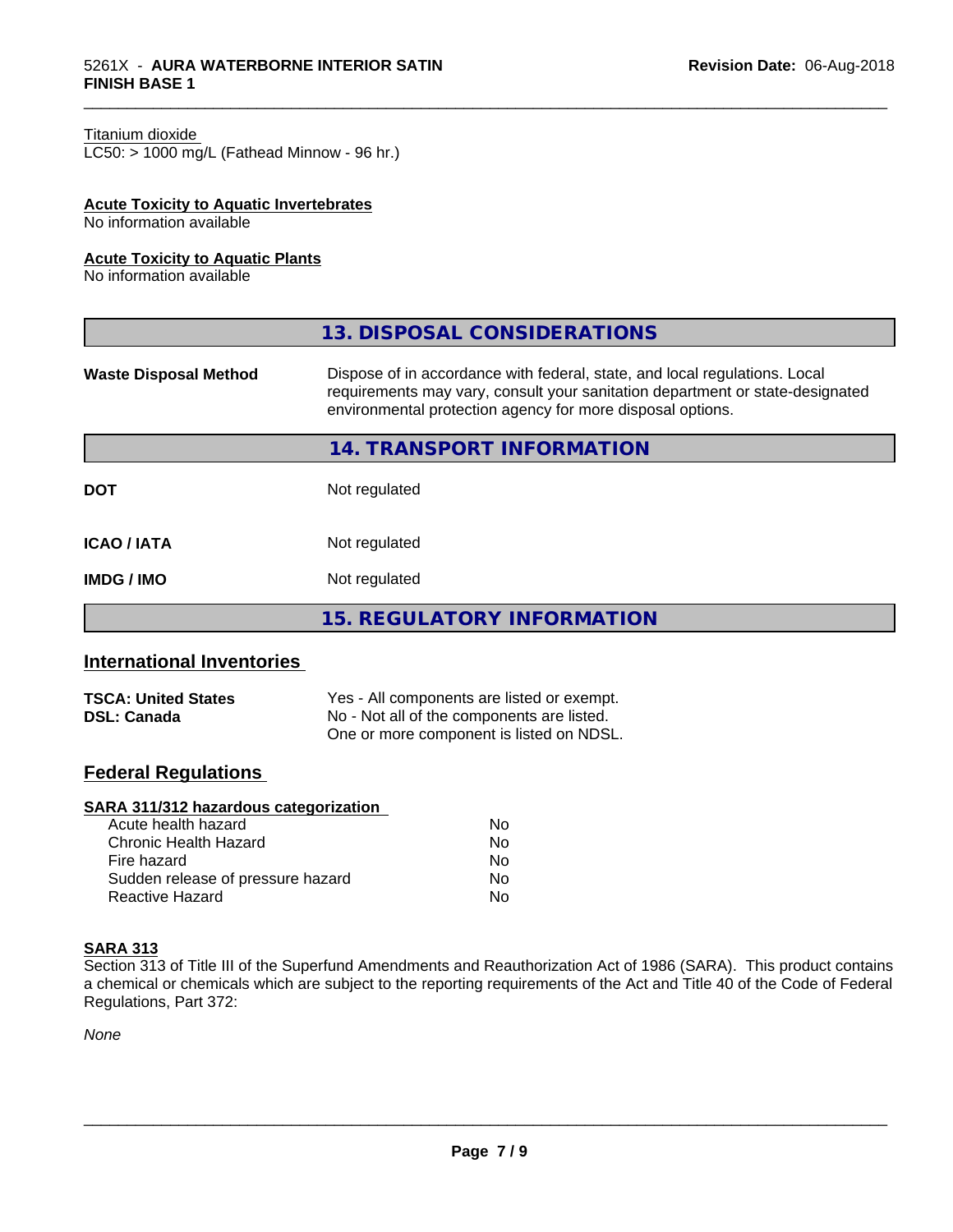# **Clean Air Act,Section 112 Hazardous Air Pollutants (HAPs) (see 40 CFR 61)**

This product contains the following HAPs:

*None*

# **US State Regulations**

## **California Proposition 65**

# **AVIMARNING:** Cancer and Reproductive Harm– www.P65warnings.ca.gov

#### **State Right-to-Know**

| <b>Chemical name</b>   | <b>Massachusetts</b> | <b>New Jersey</b> | Pennsvlvania |
|------------------------|----------------------|-------------------|--------------|
| Titanium dioxide       |                      |                   |              |
| Kaolin                 |                      |                   |              |
| Silica.<br>, amorphous |                      |                   |              |

\_\_\_\_\_\_\_\_\_\_\_\_\_\_\_\_\_\_\_\_\_\_\_\_\_\_\_\_\_\_\_\_\_\_\_\_\_\_\_\_\_\_\_\_\_\_\_\_\_\_\_\_\_\_\_\_\_\_\_\_\_\_\_\_\_\_\_\_\_\_\_\_\_\_\_\_\_\_\_\_\_\_\_\_\_\_\_\_\_\_\_\_\_

#### **Legend**

X - Listed

# **16. OTHER INFORMATION**

| HMIS | Health: 1 | <b>Flammability: 0</b> | <b>Reactivity: 0</b> | PPE: - |
|------|-----------|------------------------|----------------------|--------|
|      |           |                        |                      |        |

# **HMIS Legend**

- 0 Minimal Hazard
- 1 Slight Hazard
- 2 Moderate Hazard
- 3 Serious Hazard
- 4 Severe Hazard
- Chronic Hazard
- X Consult your supervisor or S.O.P. for "Special" handling instructions.

*Note: The PPE rating has intentionally been left blank. Choose appropriate PPE that will protect employees from the hazards the material will present under the actual normal conditions of use.*

*Caution: HMISÒ ratings are based on a 0-4 rating scale, with 0 representing minimal hazards or risks, and 4 representing significant hazards or risks. Although HMISÒ ratings are not required on MSDSs under 29 CFR 1910.1200, the preparer, has chosen to provide them. HMISÒ ratings are to be used only in conjunction with a fully implemented HMISÒ program by workers who have received appropriate HMISÒ training. HMISÒ is a registered trade and service mark of the NPCA. HMISÒ materials may be purchased exclusively from J. J. Keller (800) 327-6868.*

 **WARNING!** If you scrape, sand, or remove old paint, you may release lead dust. LEAD IS TOXIC. EXPOSURE TO LEAD DUST CAN CAUSE SERIOUS ILLNESS, SUCH AS BRAIN DAMAGE, ESPECIALLY IN CHILDREN. PREGNANT WOMEN SHOULD ALSO AVOID EXPOSURE. Wear a NIOSH approved respirator to control lead exposure. Clean up carefully with a HEPA vacuum and a wet mop. Before you start, find out how to protect yourself and your family by contacting the National Lead Information Hotline at 1-800-424-LEAD or log on to www.epa.gov/lead.

**Prepared By** Product Stewardship Department Benjamin Moore & Co.